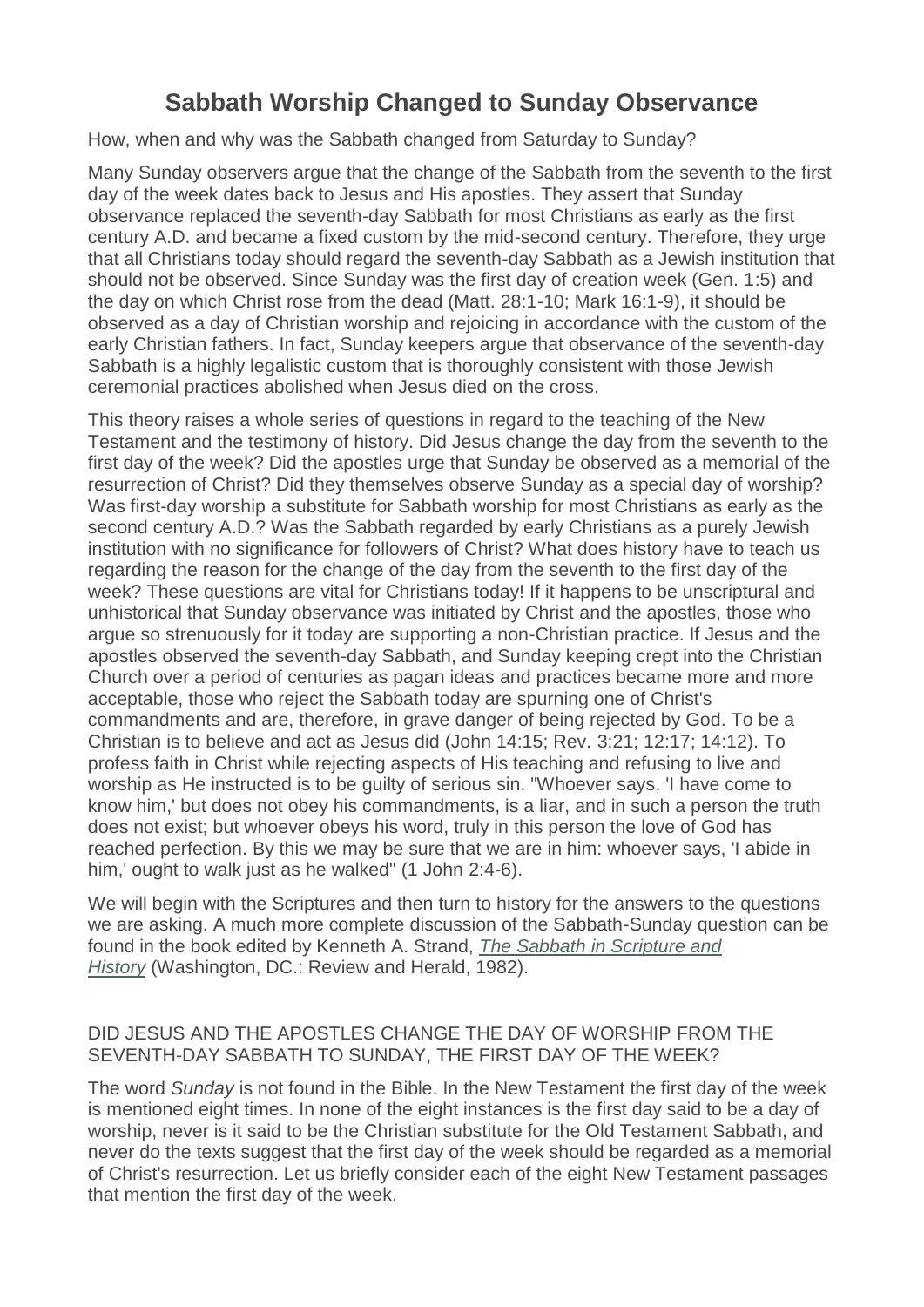*Matthew 28:1,* "After the sabbath, as the first day of the week was dawning, Mary Magdalene and the other Mary went to see the tomb. And suddenly there was a great earthquake. . . ." Jesus was crucified on Friday. He rested in the tomb over the Sabbath and rose early on Sunday morning. The verse indicates that the women disciples returned to the tomb at the very first opportunity after the death and burial of Jesus. Because the Sabbath came so soon after His burial, they could not approach the tomb again until after sundown on Sabbath evening. (The Sabbath began at sundown [aka. sunset] on the sixth day and ended at sundown [aka. sunset] on the seventh day; compare Lev. 23:32; Neh. 13:19; Mark 1:21, 32) Early Sunday morning was the most convenient time for them to visit the tomb.

*Mark 16:1, 2,* "When the sabbath was over, Mary Magdalene, and Mary the mother of James, and Salome bought spices, so that they might go and anoint him. And very early on the first day of the week, when the sun had risen, they went to the tomb." Mark records the same events as Matthew with the additional information that the women visited the tomb early on the Sunday morning for the express purpose of anointing Jesus' body with spices.

*Mark 16:9,* "Now after he rose early on the first day of the week, he appeared first to Mary Magdalene, from whom he had cast out seven demons." This verse simply records that, after His resurrection early on the Sunday morning, Jesus appeared to Mary Magdalene.

*Luke 23:54 24:1,* "It [the day of Jesus' death and burial] was the day of Preparation, and the sabbath was beginning. The women who had come with him from Galilee followed, and they saw the tomb and how his body was laid. Then they returned, and prepared spices and ointments. On the sabbath they rested according to the commandment. But on the first day of the week, at early dawn, they came to the tomb, taking the spices that they had prepared." The Sabbath came a few hours after Jesus' death on the cross. The women disciples "rested the sabbath day according to the commandment" (Luke 23:56, KJV). Then very early in the morning of the first day they visited the tomb to anoint the body of Jesus. The fact that they observed the Sabbath rest is sufficient indication that Jesus had never attempted to change the day or to suggest that after His death the first day would replace the Sabbath. Writing years after the event, Luke gave not the slightest hint that, even though the women disciples of Jesus observed the Sabbath, such a practice was no longer expected of Christians. He simply recorded that the Sabbath day "according to the commandment," which Jesus' followers were careful to observe, was the day after the crucifixion day (Friday), and before the resurrection day (Sunday).

**John 20:1**, "Early on the first day of the week, while it was still dark, Mary Magdalene came to the tomb and saw that the stone had been removed from the tomb." Mary Magdalene visited the tomb early the first day of the week. Nothing is said of Sunday as a day of worship or rest.

*John 20:19*, "When it was evening on that day, the first day of the week, and the doors of the house where the disciples had met were locked for fear of the Jews, Jesus came and stood among them and said, 'Peace be with you.'" On the evening of the first day of the week the disciples were assembled behind locked doors "for fear of the Jews." Jesus appeared to them at that time. The passage does not say that henceforth Sunday was to be the day for worship. Since it was the evening of the first day of the week that Jesus appeared to the disciples, it was after sundown. According to Jewish reckoning this was actually the beginning of the second day (Monday; compare Gen. 1:5, 8). A week later when Thomas happened to be present, Jesus met with the disciples again (verse 26). But, writing years later, John records nothing regarding Sunday as a day of Christian worship. John's narrative gives no warrant for regarding Sunday as a substitute for the Sabbath or as a day to be distinguished by Christians above any other day of the week. And there is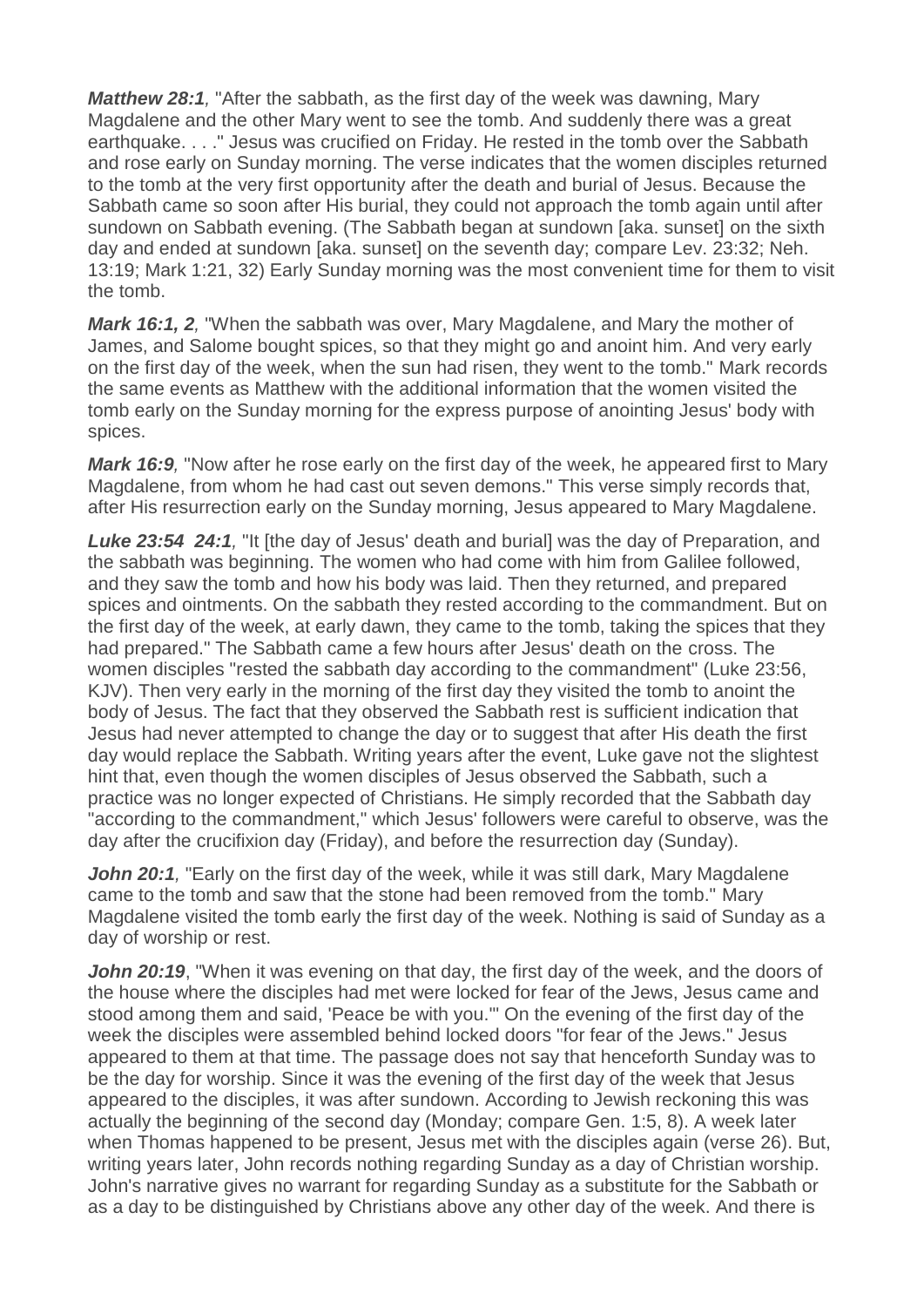no indication in the passage that Sunday should henceforth be observed as a memorial of Christ's resurrection.

*Acts 20:7*, "On the first day of the week, when we met to break bread, Paul was holding a discussion with them; since he intended to leave the next day, he continued speaking until midnight." Since the meeting was held at night on the first day of the week, it may have been Saturday night. According to Jewish reckoning, the Sabbath ended and the first day of the week began at sundown of the seventh day. If it were Sunday evening, the event gives no suggestion that Sunday should be observed as a day of worship. The following verses record that Paul preached a sermon on Thursday. The next day after the meeting recorded in Acts 20:7 (Monday), Paul and his party set sail for Mitylene (Acts 20:13, 14). The following day (Tuesday) they arrived opposite Chios (verse 15). The next day (Wednesday) they passed Samos (verse 15), and the day after that (Thursday) they arrived at Miletus (verse 15). The elders of the church of Ephesus met Paul at Miletus, and he preached to them (Acts 20:16-36). Because a Christian service was held on Thursday, do we conclude that Thursday is a day for regular Christian worship replacing the observance of the seventh-day Sabbath? A religious service on Sunday, Thursday, or any other day certainly did not make that day a replacement for the seventh-day Sabbath or a day of regular Christian worship and rest. There is no special significance in the disciples breaking bread at this first-day meeting, for they broke bread "daily" (Acts 2:46). We are not told that it was a Lord's Supper celebration, nor are we told that henceforth Sunday should be the day for this service to be conducted. To read Sunday sacredness or Sunday observance into Acts 20:7 is to do violence to the text.

*1 Corinthians 16:1, 2,* "Now concerning the collection for the saints: you should follow the directions I gave the churches of Galatia. On the first day of every week, each of you is to put aside and save whatever extra you earn, so that collections need not be taken when I come. And when I arrive, I will send any whom you approve with letters to take your gift to Jerusalem." These verses may be literally translated from the Greek as follows: "And concerning the collection for the saints, as I instructed the churches of Galatia, so also you do. On the first day of the week let each of you place (or 'lay') *by himself*, storing up whatever he might be prospered, so that when I come there might be no collections." (Italics supplied.) The phrase "by himself" (*par' heauto*), followed by the participle "storing up" or "saving" (*thesaupizon*), rules out the possibility that this is a reference to an offering taken up in a worship service. The Christian believer was to check his accounts on Sunday and put by at home the money that he wished to give to Paul for the support of the church. When Paul arrived, then the offerings of each individual would be collected.

None of these eight New Testament references to the first day of the week (Sunday), provides any evidence that Jesus or His disciples changed the day of worship from the seventh to the first day. Nor is the first day of the week represented as a time to memorialize the resurrection of Christ. Whatever special significance was given to Sunday in the later history of the church, it had no basis in the teaching or practice of Jesus and His apostles.

As pointed out in the previous chapter, Jesus instructed His disciples to observe the Sabbath after His death (Matt. 24:20). Jesus' instruction was incorporated into His interpretation of Daniel 8 (compare Matthew 24:15 ff.). Daniel predicted that the work of the little horn power would continue until the setting up of God's kingdom (Dan. 8:25). Hence, Jesus' instruction to flee from the little horn power was not confined to Christians at the time of the destruction of Jerusalem (A.D. 70). Toward the end of time, during the great tribulation of Matthew 24:21, of which earlier tribulations were a type or preview, God's people will be obliged to flee again. Jesus' instruction that we pray that our flight will not be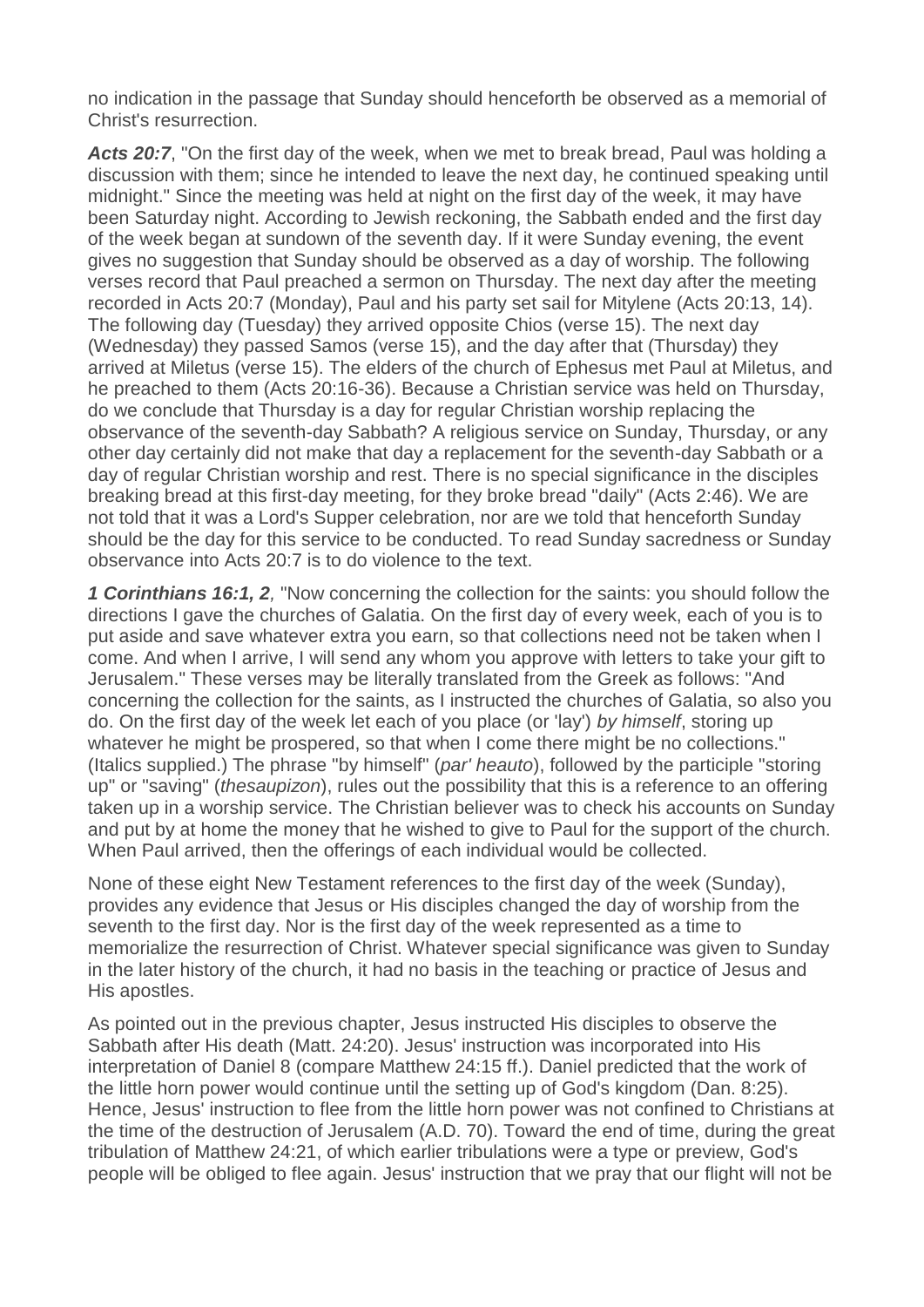on the Sabbath day emphasizes His will that we engage in only those activities on the Sabbath that are consistent with worship and spiritual rest.

The record of the book of Acts (chapters 13, 1618) establishes that the apostles consistently kept the Sabbath day as a time for worship and fellowship. This observance was not merely a means of meeting the Jews in the synagogue on their Sabbath day. In Philippi, Paul and his companions met for worship by the riverside. Luke says, "On the sabbath day we went outside the gate to the riverside, where we supposed [or "thought" or "assumed" : Greek nomizo] there was a place for prayer. . . ." (Acts 16:13). The apostles selected a place by the river that they thought would be appropriate for their Sabbath worship service, and there they prayed and witnessed for their Lord.

Jesus and the apostles kept the seventh-day Sabbath and instructed others to do likewise.

# DID THE APOSTLE PAUL REJECT THE SEVENTH-DAY SABBATH?

Despite the evidence that Jesus kept the Sabbath (Luke 4:16) and encouraged His followers to do the same (Matt. 24:20), and despite the evidence that Paul customarily observed the Sabbath (Acts 13, 16, 17, 18), some Bible students focus on certain passages in Paul's writings as supposed evidence that he sought to do away with the seventh-day Sabbath. The two passages that are usually presented are Romans 14:5, 6 and Colossians 2:13-17.

The Romans passage in context reads as follows:

"Welcome those who are weak in faith, but not for the purpose of quarreling over opinions. 2. Some believe in eating anything, while the weak eat only vegetables. 3. Those who eat must not despise those who abstain, and those who abstain must not pass judgment on those who eat; for God has welcomed them. 4. Who are you to pass judgment on servants of another? It is before their own lord that they stand or fall. And they will be upheld, for the Lord is able to make them stand. 5. Some judge one day to be better than another, while others judge all days to be alike. Let all be fully convinced in their own minds. 6. Those who observe the day, observe it in honor of the Lord. Also those who eat, eat in honor of the Lord, since they give thanks to God; while those who abstain, abstain in honor of the Lord and give thanks to God" (Rom. 14:1-6).

Referring to verses 5 and 6, R. C. H. Lenski incorrectly comments: "We see no reason for refusing to assume that the distinction here touched upon refers to the Jewish Sabbath. What other day would any Roman Christian judge to be above other days? That selfchosen days are referred to is scarcely to be assumed. It is not difficult to see that a few Jewish Christians, some of them who perhaps came from the old mother church in Jerusalem, still clung to the Sabbath much as the Christians did after Pentecost."

If Lenski is correct, Paul was condoning those who were disregarding the seventh-day Sabbath? Other Sunday keeping scholars disagree with Lenski, and he is most certainly in error. In his writings, Paul consistently accepted the authority of the Ten Commandments as the standard of righteousness. "Do we then overthrow the law by this faith? By no means! On the contrary, we uphold the law" (Rom. 3:31). Paul identified the law that faith upholds as the Ten Commandments. "What then should we say? That the law is sin? By no means! Yet, if it had not been for the law, I would not have known sin. I would not have known what it is to covet if the law had not said, 'You shall not covet.'. . . So the law is holy, and the commandment is holy and just and good. . . . For we know that the law is spiritual; but I am of the flesh, sold into slavery under sin" (Rom. 7:7, 12, 14). Christ died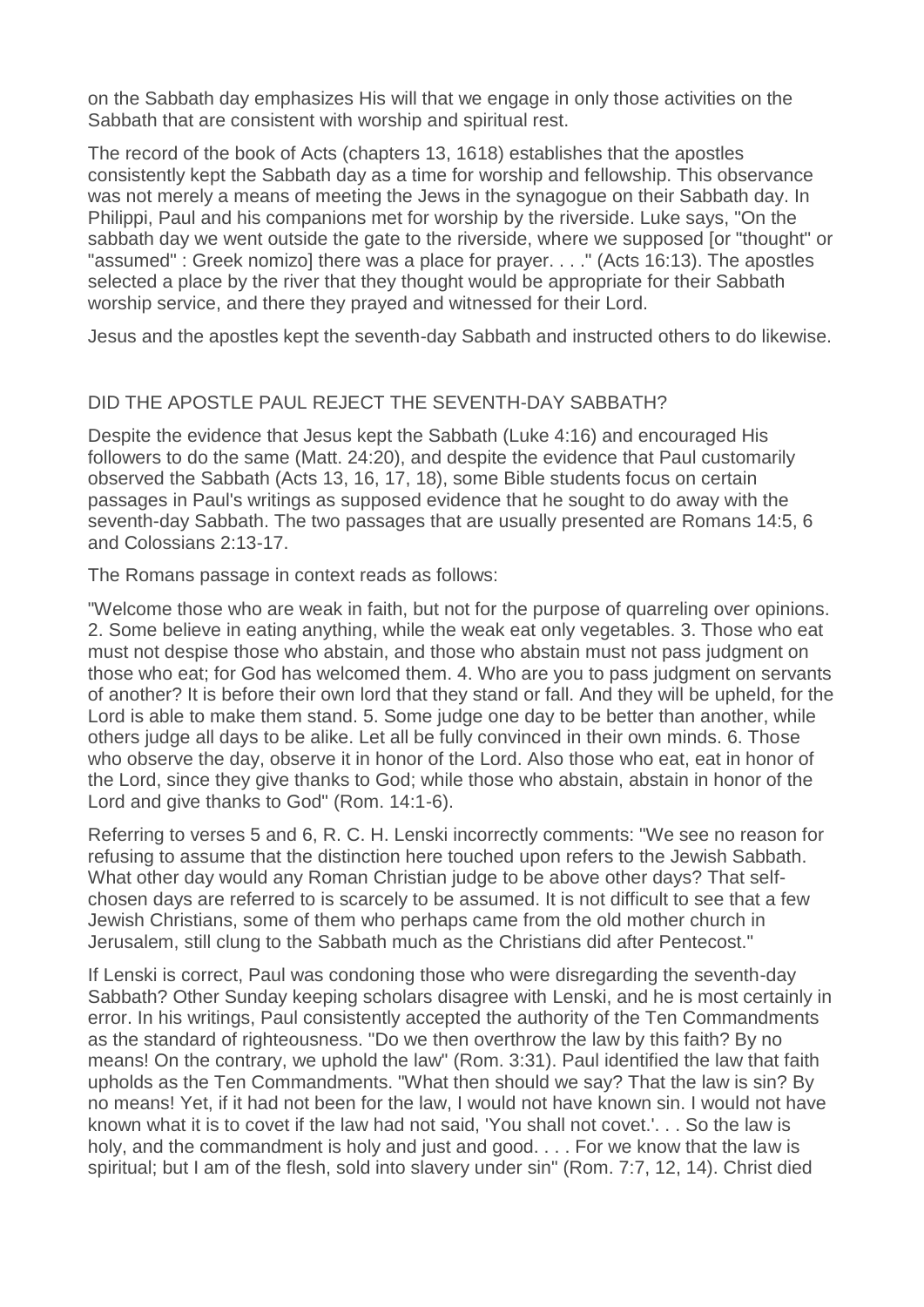"so that the just requirement of the law might be fulfilled in us, who walk not according to the flesh but according to the Spirit" (Rom. 8:4).

It is inconceivable that one who had such a confirmed respect for the Ten Commandment law of God should summarily reject one of the commandments as no longer valid for Christians. Raoul Dederen pertinently comments: "It is to be noted, however, that the attempt to connect the Sabbath of the Decalogue with the 'days' mentioned in this passage is not convincing for everyone. Who could have a divine commandment before him and say to others: 'You can treat that commandment as you please; it really makes no difference whether you keep it or not'? No apostle could conduct such an argument. And probably no man would be more surprised at that interpretation than Paul himself, who had utmost respect for the Decalogue, God's law, which is 'holy, and just, and good' (chap. 7:12). Christ, the norm of all Pauline teaching, was indisputably a Sabbathkeeper. And Paul himself, who evidently cannot be reckoned among the 'weak,' worshiped on the Sabbath 'as was his custom' (Acts 17:2; cf. Luke 4:16).

"There is no conclusive evidence to the contrary. Paul was in no doubt as to the validity of the weekly Sabbath. Thus, to assume that when they were converted to Christianity by Paul, Gentiles or Jews would be anxious to give up the 'Jewish' Sabbath for their 'own day' is hardly likely. This could be expected only at some later time in the history of the Christian church, and for other reasons."

A number of conclusions emerge from a careful consideration of the passage:

(1) Romans 14 is not speaking of moral issues on which we have a clear "Thus saith the Lord." Verses 1-4 clearly make the point that God accepts both the spiritually strong who eat any food as well as the weak who think they should eat only vegetables. Speaking of both groups verse 4 says, "And they will be upheld, for the Lord is able to make them stand."

(2) The stronger Christians who use any kind of food are not eating that which is physically harmful. For them to do so would be a contradiction of their Christian commitment. Earlier in the epistle Paul instructs: "I appeal to you therefore, brothers and sisters, by the mercies of God, to present your bodies as a living sacrifice, holy and acceptable to God, which is your spiritual worship" (Rom. 12:1). To deliberately appropriate as food that which God condemns as harmful (see Lev. 11; Isa. 65:3, 4; 66:15-17) cannot be said to be behavior that God can accept; nor is it an acceptable application of the Romans 12:1 counsel. In his first epistle to the Corinthians, Paul seriously warns against defiling the body temple. "Do you not know that you are God's temple and that God's Spirit dwells in you? If anyone destroys God's temple, God will destroy that person. For God's temple is holy, and you are that temple" (1 Cor. 3:16, 17). But in Romans 14, God accepted the diet of the nonvegetarians. The issue was not a matter of health. Since God accepted both parties, the dietary issue among the Roman Christians was a matter of indifference (*adiaphora*); it was not a question of right and wrong.

Paul says later in the chapter, "I know and am persuaded in the Lord Jesus that nothing is unclean in itself; but it is unclean for anyone who thinks it unclean. If your brother or sister is being injured by what you eat, you are no longer walking in love" (Rom. 14:14, 15). This parallels the remark in his epistle to Timothy: "For everything created by God is good, and nothing is to be rejected, provided it is received with thanksgiving" (1 Tim. 4:4) Are we therefore to assume that slugs and snails and the kinds of flesh condemned in the Old Testament as unfit for food can now be eaten because the Christian has been given unrestrained freedom in questions of diet? Obviously not! What Paul is saying is that everything that God created *as acceptable for food* may be partaken of. But Paul is not condoning the eating of that which would be harmful to health whether it is specifically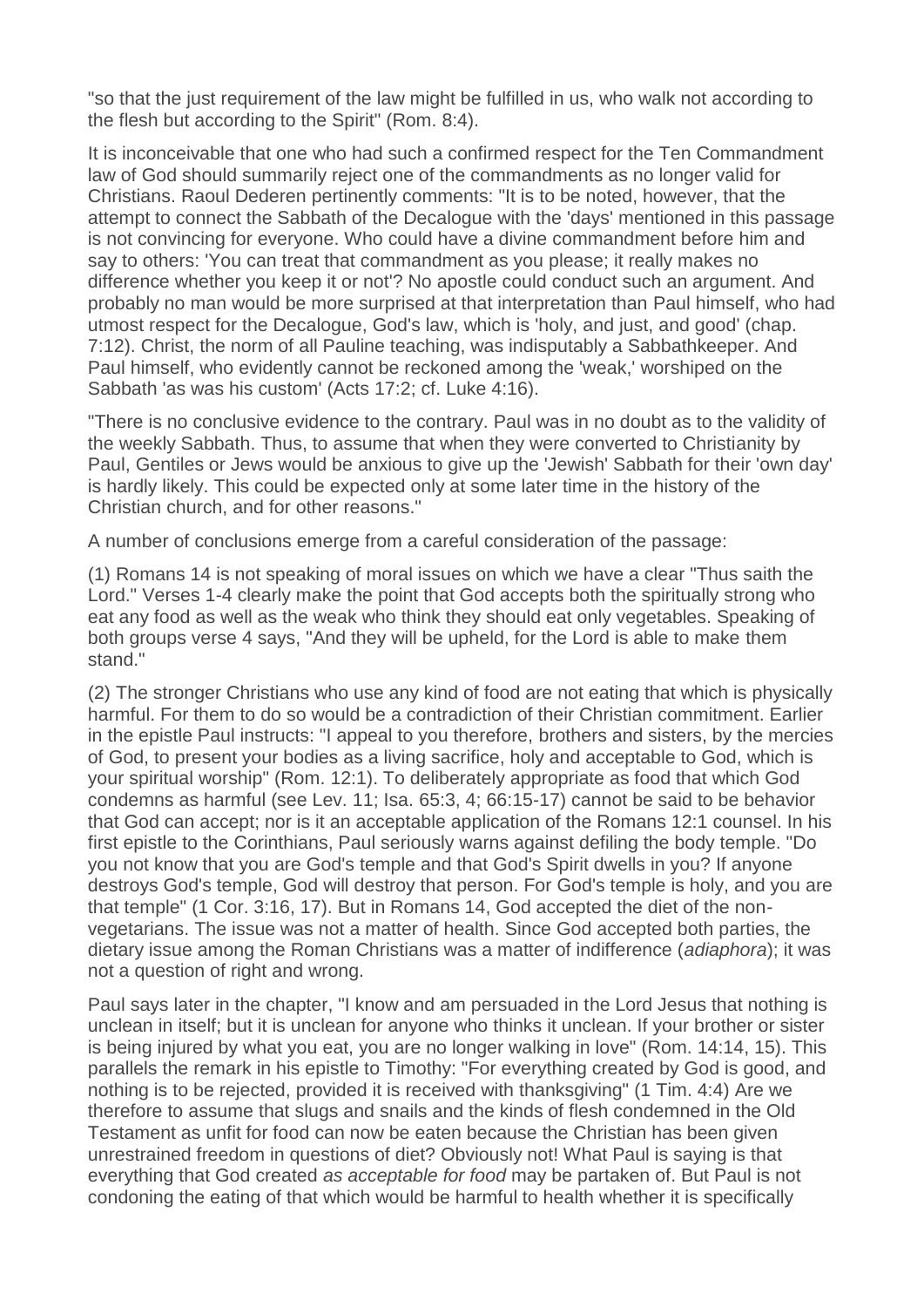mentioned in Scripture or not. Since our bodies are the temples of the Holy Spirit, imbibing that which is hurtful to health is a moral issue. The issue in Rome was not a question of health; it was a question of preference in matters that did not involve right and wrong in God's sight. But one party did not recognize that the specific dietary question was a nonissue. Vegetarians today who refrain from eating flesh for health reasons have a different motivation than did the vegetarians in the Roman church.

(3) In Romans 14:5, 6, Paul treats the controversy over days in a similar manner. The question was not a moral issue as it would have been if one of the Ten Commandments was being questioned. The Sabbath and worship are not even mentioned in the passage. The observance of the days in question, whatever days they were, was not a matter of right and wrong. The Lord accepted both parties, those who observed the days and those who did not. In the light of Matthew 24:20, the Lord could not have accepted anyone who did not honor His Sabbath day, as Jesus had honored it during his life on earth (Luke 4:16) and as Paul himself honored it (Acts 13, 15, 17, 18).

(4) Roul Dederen has pointed out that there seems to have been a clear connection between the observance of days in Rome and the vegetarianism of the weaker Christians. Those who were abstaining from eating particular foods "in honor of the Lord" seem to have been those who were observing particular days in honor of the Lord (verse 6). Dederen's suggestion is that there was a party in the Roman church that chose to refrain from certain foods on certain days which they regarded as religious fast days. He writes: "Paul's statement in Romans 14:2, 'One believes he may eat anything, while the weak man eats only vegetables' (R.S.V.) is curiously analogous to his thought in verse 5, 'One man esteems one day as better than another, while another man esteems all days alike' (R.S.V.). He mentions the two cases together, and later in the chapter he declares that a man should not be judged by his eating (verses 10-13), which may imply that Paul is referring to fast days. It appears quite probable from the context that Paul here is correlating the eating with the observance of days. Most likely--although it is impossible to ascertain this--the apostle is dealing with fast days in a context of either partial or total abstinence.

"Here again the Essenes may have caused the problem It is certainly significant that besides abstaining from meat and wine--at least at times--they were also very specific in the matter of observing days. They sanctified certain days that were not observed by the general stream of Jews. . . .

"Some pertinent observations emerge now that could well tie in the matter of diet with that of esteeming certain days above others. The Essenes scrupulously abstained from meat and wine--at least at times. They added certain feast days to the regular Jewish calendar. The discussion over the point existed in Jewry prior to the advent of Christianity. Could it be that the controversy was carried over into the Christian church and finds itself reflected in Romans 14? In this case, the practice of the weak may be compared with the early Christian custom indicated in the *Didache* of fasting twice every week. Is it not significant, and relevant as well, that we have in this document too a matter of diet *and* days connected in a controversial issue?"

The *Didache* or *Teaching* that Dederen cites is a late first- or early second-century document. It reveals a controversy in the Christian church over fast days. The relevant statement reads: "Your fasts must not be identical with those of the hypocrites. They fast on Mondays and Thursdays; but you should fast on Wednesdays and Fridays." The hypocrites are a reference to the Jews whose fast days were Mondays and Thursdays. By contrast, Christians were to Fast on Wednesdays and Fridays.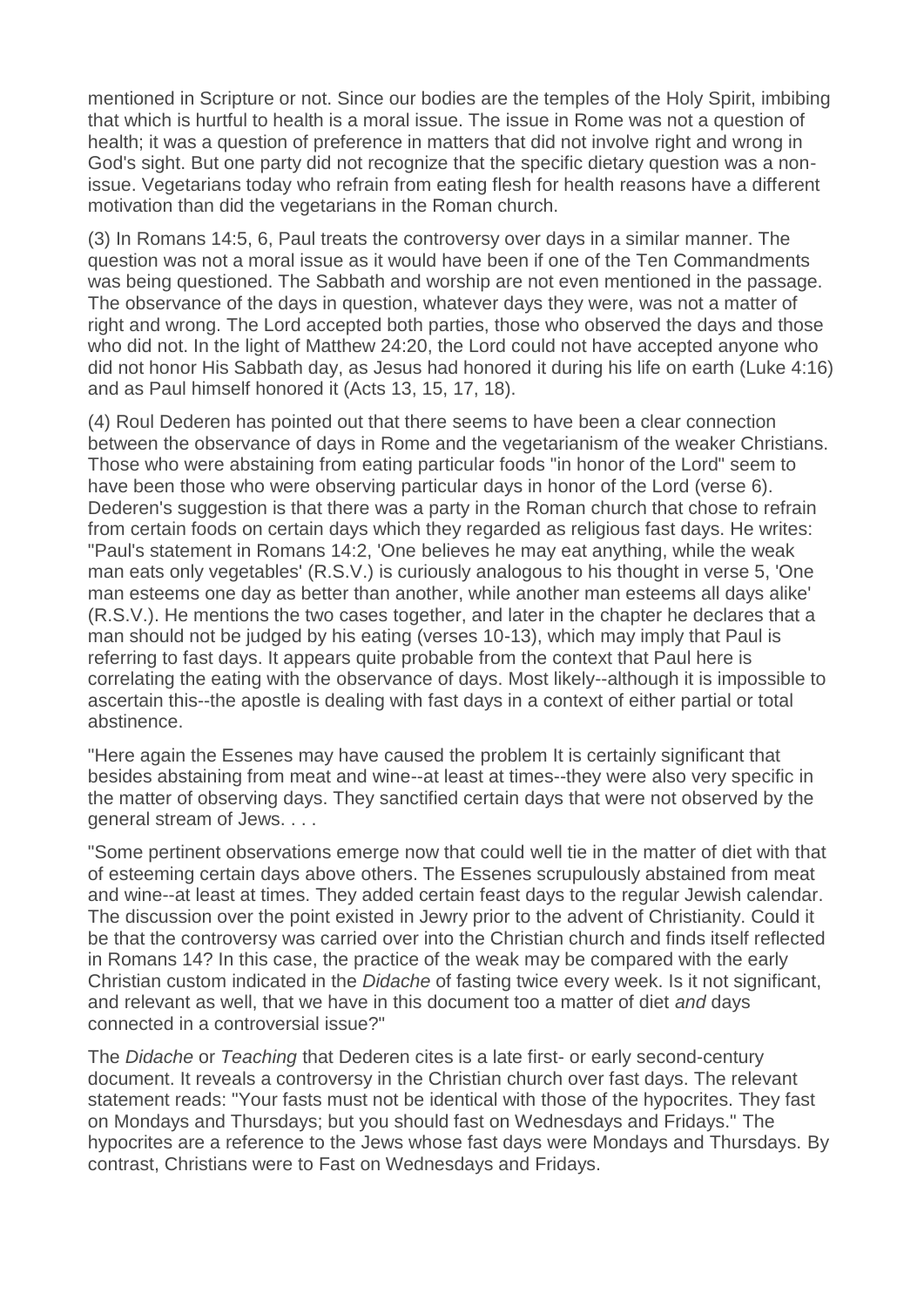We know that in Jesus' day there was a controversy over fasting. (See Matt. 6:16-18: 9:14, 15; Mark 2:18; Luke 5:33-35.) In fact, in Jesus' parable of the Pharisee and the tax collector, the Pharisee prayed, "I fast twice a week" (Luke 18:12). It seems that it would not be unusual for the fasting controversy of Jesus' day to carry over into the early Christian church with lively discussion as to which days would be the most appropriate for fasting.

Some have suggested that the days referred to in Romans 14:5, 6 were the ceremonial feast days of the Jewish religious year. (See Lev. 23; Num. 28, 29.) Although this is a possibility, the suggestion seems to be ruled out by the fact that these days were feast days, not fast days. Paul's discussion of the controversy over days (Rom. 14) is associated with his discussion of abstinence from food. Hence it seems that Dederen's suggestion of the presence in the Roman church of an ascetic group like the Essenes who were insisting on abstinence from certain foods on certain days is the most likely explanation.

At all events, the passage gives no warrant for the conclusion that Paul rejected the seventh-day Sabbath.

A second passage that is often cited as evidence that Paul rejected the seventh-day Sabbath is Colossians 2:13-17. In the New American Standard Bible, the passage is translated as follows:

"13. And when you were dead in your transgressions and the uncircumcision of your flesh, He made you alive together with Him, having forgiven us all our transgressions, 14. having canceled out the certificate of debt consisting of decrees against us and which was hostile to us; and He has taken it out of the way, having nailed it to the cross. 15. When He had disarmed the rulers and authorities, He made a public display of them, having triumphed over them through Him. 16. Therefore let no one act as your judge in regard to food or drink or in respect to a festival or a new moon or a Sabbath day-- 17. things which are a mere shadow of what is to come; but the substance belongs to Christ."

Verses 13 and 14 are speaking of God's forgiveness of the believer's sins made possible by Christ's death on the cross. Some would have us believe that the law was nailed to the cross. But this is not what the text is saying. It was our *indebtedness* in view of our having broken the law that was nailed to the cross. Verse 14 may be translated, "Blotting out the handwriting in decrees which was against us which was contrary to us, and he took it out of the way, nailing it to the cross." The "handwriting" (Greek: *cheirographon*) refers to a bond or certificate of debt.[\(9\)](http://www.sabbathfellowship.org/biblestudies/erwingane/biblestudy_gane_sabbathchng.htm#N_9_) The certificate of debt was "in decrees" (Greek: *tois dogmasin*). God had decreed that "the wages of sin is death, but the free gift of God is eternal life in Christ Jesus our Lord" (Rom. 6:23). Jesus took the death which was ours so that we can have the life which is His. (Compare Romans 5:15-21.) "He himself bore our sins in his body on the cross, so that, free from sins, we might live for righteousness; by his wounds you have been healed" (1 Peter 2:24). "The Lord has laid on him the iniquity of us all" (Isa. 53:6). "For our sake he made him to be sin who knew no sin, so that in him we might become the righteousness of God" (2 Cor. 5:21). It was our guilt born by Jesus Christ that was nailed to the cross. As we have noted above, the law remains as the standard expression of God's righteousness. Christ died "so that the just requirement of the law might be fulfilled in us, who walk not according to the flesh but according to the Spirit" (Rom. 8:4).

Not only did Jesus suffer for our sins on the cross, he disarmed Satan and his cohorts and publicly displayed to the world and the universe the evil demons that they are. "He disarmed the rulers and authorities and made a public example of them, triumphing over them in it" (Col. 2:15).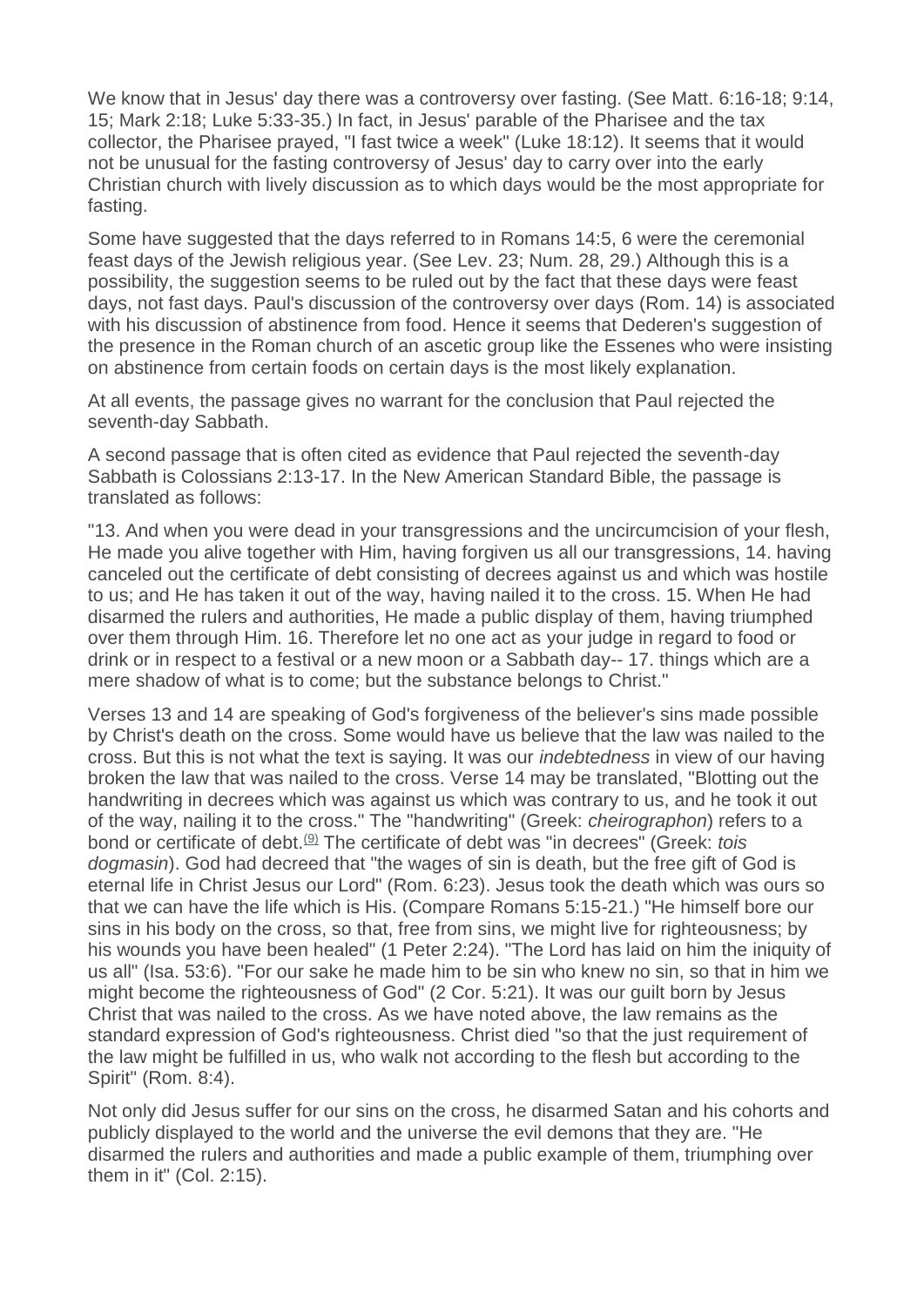Verse 16 adds the corollary: No one can now judge the believer in regard to ritualistic eating and drinking or in respect to the sacrificial observances involved in the practice of the ceremonial law. "These are only a shadow of what is to come, but the substance belongs to Christ" (verse 17).

The phrase "a festival [feast] or a new moon or a sabbath" (Col. 2:16, RSV) is an idiomatic or stylized reference to the ceremonial sacrifices offered in the ancient Israelite sanctuary or temple. The Old Testament background is in Numbers 28 and 29 and Leviticus 23, in which the burnt offerings daily, weekly, monthly, and yearly are listed. There were five yearly feasts, involving seven ceremonial sabbaths. The seven ceremonial sabbaths were:

- (1) The first day of the feast of unleavened bread (Lev. 23:7).
- (2) The last day of the feast of unleavened bread (Lev. 23:8).
- (3) The feast of weeks, 50 days after the feast of unleavened bread (Lev. 23:21).
- (4) The feast of trumpets on the first day of the seventh month (Lev. 23:24, 25).
- (5) The day of atonement on the 10th day of the 7th month (Lev. 23:27-32).
- (6) The first day of the feast of tabernacles (Lev. 23:35).
- (7) The last day of the feast tabernacles (Lev. 23:36).

Seven Old Testament passages use some form of the phrase "feasts, new moons, sabbaths" (1 Chron. 23:31; 2 Chron. 2:4; 8:12, 13; 31:3; Neh. 10:33; Eze. 45:17; Hosea 2:11). Consistently these passages refer to the burnt offerings to be offered weekly, monthly, and yearly. Usually the feasts specify only the three pilgrimage feasts (Unleavened Bread, Weeks or Pentecost, and Tabernacles). The sabbaths must, therefore, include the ceremonial sabbaths--otherwise Solomon, for example, would have failed to offer burnt offerings on the days of Trumpets and Atonement.

"Then Solomon offered up burnt offerings to the Lord on the altar of the Lord that he had built in front of the vestibule, as the duty of each day required, offering according to the commandment of Moses for the sabbaths, the new moons, and the three annual festivals- the festival of unleavened bread, the festival of weeks, and the festival of booths [tabernacles]" (2 Chron. 8:12, 13). If the "sabbaths" mentioned in the passage did not include ceremonial sabbaths, Solomon would have failed to offer the stipulated burnt offerings on the feast of Trumpets and the Day of Atonement, because the feasts as listed exclude these two ceremonial sabbaths.

The word *sabbath* (whether singular or plural) in the phrase "feast, new moon, sabbath" specifies the *burnt offerings* for weekly and annual (ceremonial sabbaths). Colossians 2:16, 17 is simply teaching that *the sacrifices offered* weekly (sabbath), monthly, or yearly were a "shadow" pointing forward to Christ (see Heb. 8:5; 10:1), which lost their significance at the cross. Now no one has a right to judge those who reject these ceremonial observances which pointed forward to the sacrifice and heavenly ministry of Jesus Christ. The phrase "feast, new moon, sabbath" is simply a stylized way of referring to the temporary ceremonial observances that typified the work of our Savior.

Although the special animal sacrifices commanded for the weekly Sabbath (Num 28; Lev. 23) no longer have significance, the weekly Sabbath itself remains as a perpetual memorial of Creation (Gen. 2:1-3; Ex. 20:8-11; Matt. 24:20; Heb. 4:9) and a sign of sanctification (Ex. 31:13) and redemption (Heb. 4:9-11).

The "food and drink" (Col. 2:16) may refer to the meal and drink offerings that were presented to God along with the burnt offerings (see Num. 28:2, 5, 7, 9, 13, 14, etc.). Or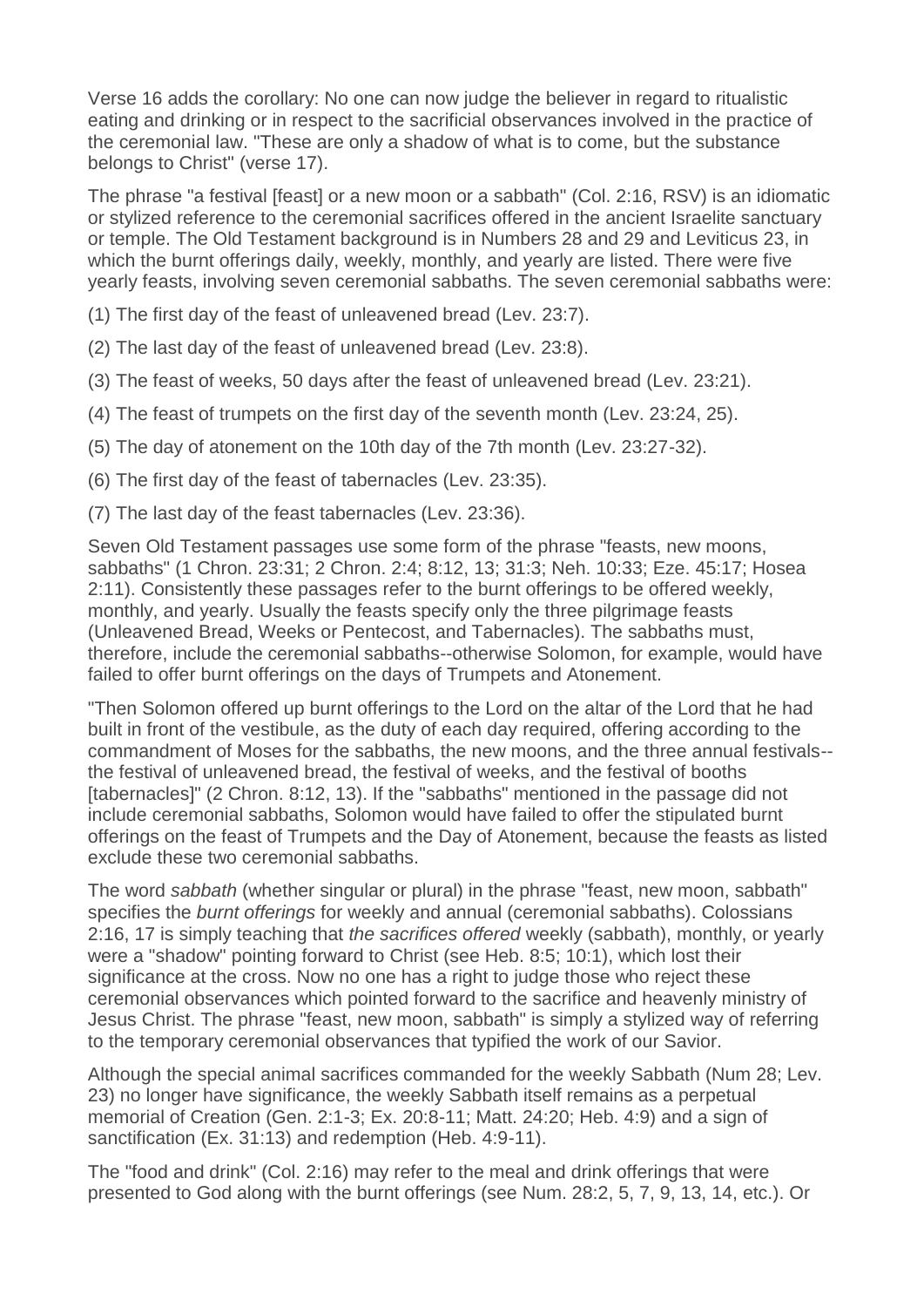they may refer to ritualistic eating and drinking or abstaining from eating and drinking of the kind referred to in Romans 14:1-6. Or they may refer to eating or not eating food that had been offered to idols (1 Cor. 8).

The force of the passage (Col. 2:13-17) is that, since Christ has died for our sins, and we have now been forgiven, ceremonial, ritualistic observances that foreshadowed aspects of his sacrificial and mediatorial ministries have been done away, and no Christian should allow himself to be judged in respect to these ceremonial observances. Paul was not abolishing the weekly Sabbath which, according to the book of Acts, he consistently observed.

## WHEN AND WHERE DID SUNDAY OBSERVANCE BEGIN

The history of the early Christian Church establishes that worship services on Sunday, associated with a progressive rejection of the seventh-day Sabbath, began in Rome during the second century A.D. While most Christians around the Mediterranean world were still observing the Sabbath, there grew up in Rome a veneration of Sunday. Gradually this practice spread from Rome to other places. By the early medieval period, Sunday observance of one sort or another was quite common in the eastern empire as well as in the west. There were three closely related reasons for this development beginning in Rome and spreading from there to other Christian centers:

1. In the second century the Sabbath was made a fast day, while Sunday was a feast day.

Among the Jews the Sabbath was never a day of fasting, sadness and gloom. For them it was a festival occasion. In Leviticus 23 and Numbers 28, the Sabbath is included among the Jewish feast days. The apocryphal book of Judith says: "And she [Judith] fasted all the days of her widowhood, save the eves of the sabbaths, and the sabbaths, and the eves of the new moons, and the new moons, and the feasts and joyful days of the house of Israel. $^{\prime\prime}(10)}$  $^{\prime\prime}(10)}$  $^{\prime\prime}(10)}$  The book of Jubiless issues a stern warning to the person who fasts on the Sabbath: "And every man who does any work thereon, or goes a journey, or tills (his) farm . . . or whoever fasts or makes war on the Sabbaths: The man who does any of these things on the Sabbath shall die. . . ."

In the second-century Roman Christian church, the practices of Easter weekend were gradually transferred to every weekend of the year. Friday and Sabbath were fast days, while Sunday was a day of feasting and rejoicing in view of the resurrection of Christ. The result was that the Sabbath became a day of fasting and gloom by contrast with Sunday which was a day of joy and pleasantness.

Early in the third century, Tertullian wrote of the Roman Christians: "Anyhow, you sometimes continue your Station [fast] even over the Sabbath, -- a day never to be kept as a fast except at the passover season, according to a reason elsewhere given."

The evidence suggests that toward the end of the second century the Roman Church had begun to transfer the fasting practices of Easter weekend to every weekend of the year, by which Friday and the Sabbath were fast days, and Sunday a feast day. The gradual effect of this was to depreciate the Sabbath and exalt Sunday.

By the time of the Spanish Synod of Elvira (c. A.D. 306) weekly Sabbath fasting was the custom in the West: "We have decided that the error be corrected, so that we celebrate extensions of the fast every Sabbath day."

In the early fourth century, while various places in the West were treating the Sabbath as a fast day, this was not the custom in the East. By the fifth century, the weekly Sabbath fast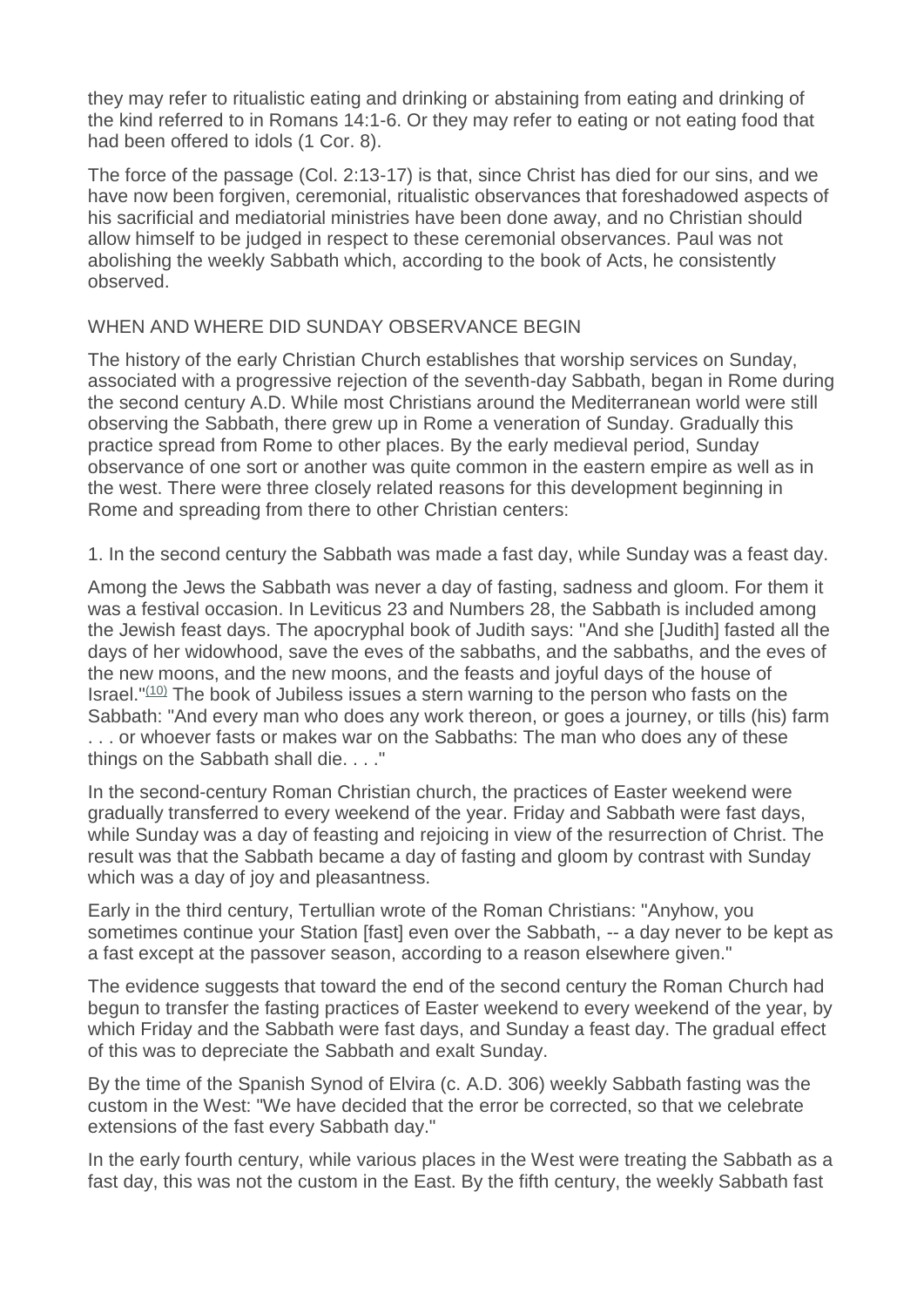was a fixed custom in Rome. The reason is clearly brought out in the following statement of Pope Innocent I (402-417):

"A very clear reason shows why one should fast on the Sabbath. For if we celebrate the Diem Dominicum to show reverence for the resurrection of our Lord Jesus Christ not only on the day of Easter, but indeed also from one weekly cycle to another one, if we assemble together for the commemoration of that very day, and fast on the sixth holiday, we must not omit the Sabbath, which comes between the sadness and the joy of that period."

Just as the Sabbath of Easter weekend was a fast day, so, it was reasoned, must be every Sabbath day of the year. The result was the denigration of the Sabbath to the level of a day of sorrow and mourning, by contrast with Sunday which was a day of Christian joy and rejoicing. The practical effect on Christians was to lead them to turn away from the Sabbath and to exalt Sunday as the special feast day memorializing Christ's resurrection.

Samuele Bacchiocchi writes: "That the Church of Rome was the champion of the Sabbath fast and anxious to impose it on other Christian communities is well attested by the historical references from Bishop Callistus (A.D. 217-222), Hippolytus (c. A.D. 170-236), Pope Sylvester (A.D. 314-335), Pope Innocent I (A.D. 401-417), Augustine (A.D. 354-430), and John Cassian (c. A.D. 360-435). The fast was designed not only to express sorrow for Christ's death but also, as Pope Sylvester emphatically states, to show 'contempt for the Jews' (*execratione Judaeorum*) and for their Sabbath 'feasting' (*destructiones ciborum*).

## 2. Anti-Semitism

"Following the death of Nero, the Jews experienced a setback. Military, political, fiscal, and literary repressive measures were taken against them on account of their resurgent nationalism, which exploded in violent uprisings in many places. Militarily, the statistics of bloodshed provided by contemporary historians, even allowing for possible exaggerations, are most impressive. Tacitus (c. A.D. 33-120), for instance, reports having heard that 600,000 Jews were besieged in the A.D. 70 war. Dio Cassius (c. A.D. 150-235), states that in the Barkokeba war of A.D. 132-135, some 580,000 Jews were killed in action besides the numberless who died of hunger and disease."

Bacchiocchi points out that "under Vespasian (A.D. 69-79) both the Sanhedrin and the high priesthood were abolished; and under Hadrian . . . the practice of the Jewish religion and particularly Sabbathkeeping were outlawed."

Bacchiocchi writes: "Literarily, a new wave of anti-Semitic literature surged at that time, undoubtedly reflecting the Roman mood against the Jews. Writers such as Seneca (died A.D. 65), Persius (A.D. 34-62), Petronius (died c. A.D. 66), Quintilian (c. A.D. 35-100), Martial (c. A.D. 40-104), Plutarch (c. A.D. 46-after 119), Juvenal (died c. A.D. 125), and Tacitus (c. A.D. 55-120), who lived in Rome for most of their professional lives, reviled the Jews racially and culturally. Particularly were the Jewish customs of Sabbathkeeping and circumcision contemptuously derided as examples of degrading superstition."

Christians were motivated to separate themselves from the Jews in the minds of the populace and rulers. They wrote against Jewish legalism and began to attack the Sabbath. Writing from Rome about the middle of the second century, Justin Martyr condemned Sabbath observance and provided the earliest account of Christian Sunday worship services:

"And on the day called Sunday, all who live in cities or in the country gather together to one place, and the memoirs of the apostles or the writings of the prophets are read, as long as time permits; then, when the reader has ceased, the president verbally instructs,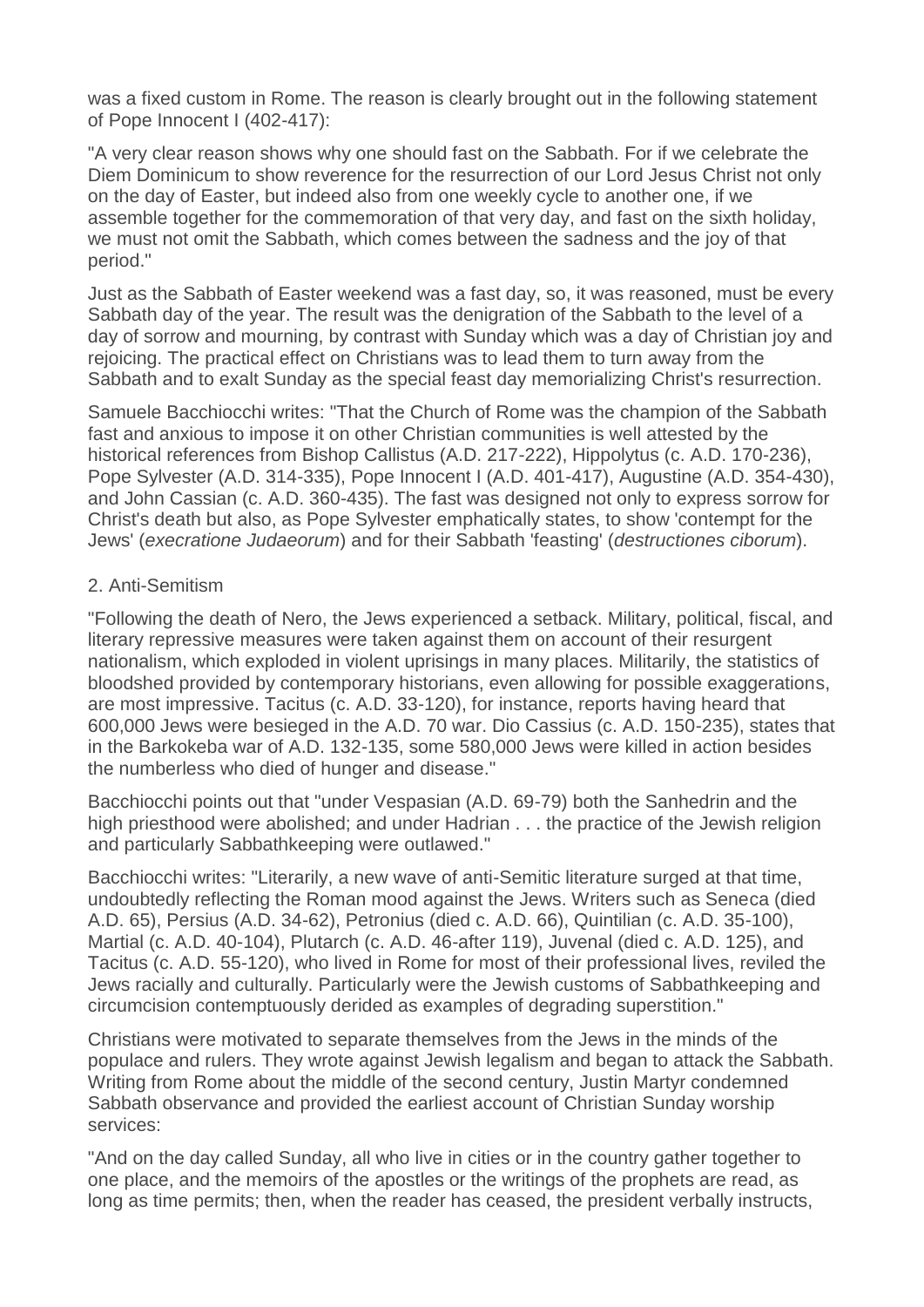and exhorts to the imitation of these good things. Then we all rise together and pray, and, as we before said, when our prayer is ended, bread and wine and water are brought, and the president in like manner offers prayers and thanksgivings, according to his ability, and the people assent, saying Amen. . . . But Sunday is the day on which we all hold our common assembly, because it is the first day on which God, having wrought a change in the darkness and matter, made the world; and Jesus Christ our Saviour on the same day rose from the dead. For He was crucified on the day before that of Saturn (Saturday); and on the day after that of Saturn, which is the day of the Sun, having appeared to His apostles and disciples, He taught them these things, which we have submitted to you also for your consideration."

Thus Sunday observance began in Rome in the middle of the second century A.D. Opposition to the religion of the Jews was a factor in the depreciation of their Sabbath and the gradual substitution of Sunday.

3. Pagan sun worship contributed to the development of Sunday veneration among Christians.

Sun worship was one of the oldest practices in the Roman religion. From the early part of the second century A.D., the cult of Sol Invictus was very influential in Rome and other parts of the Empire. The emperor was regarded and worshiped as a Sun-god.

The planetary week was in common use in ancient Rome from the beginning of the Christian Era. The days of the week were named from the heavenly bodies as follows: Sun, Moon, Mars, Mercury, Jupiter, Venus, Saturn. The day of the sun began the series and was regarded as the most important day.

Christian converts from paganism tended to cling to their veneration of the Sun and, therefore, of Sunday. In early Christian art and literature the image of the Sun was often used to represent Christ, the true "Sun of righteousness." "In the earliest known Christian mosaic (dated c. A.D. 240), found below the altar of St. Peter in Rome, Christ is portrayed as the Sun (*helios*) ascending on the quadriga chariot with a nimbus behind His head from which irradiates seven rays in the form of a T (allusion to the cross?). Thousands of hours have been devoted to drawing the sun disk with an equal-armed cross behind the head of Christ and of other important persons."

Bacchiocchi points out that early Christians ceased to pray facing Jerusalem. Instead they faced the sunrise (East). Christians adopted the pagan feast of the *dies natalis Solis Invicti* (the birthday of the Invincible Sun), December 25. Most scholars are convinced that the Church of Rome introduced and championed Sunday. Various Sun cults were present in Rome by the early second century. Their symbology was soon influencing Christian literature, art, and liturgy.

The historical evidence establishes quite conclusively that, although the Sabbath was still kept by many Christians around the Roman world in the second century, the trend in Rome (and, as we shall see, also in Alexandria) was toward depreciation of the Sabbath and the exaltation of Sunday. The three main factors that led to this development were: (1) the Sabbath fast introduced in Rome in the second century; (2) anti-semitism; (3) the influence of pagan religion on Christianity, since new converts tended to retain some of their old attachments to veneration of the Sun and the day of the Sun.

TO WHAT EXTENT WAS THE SABBATH OBSERVED AS A SACRED DAY OF WORSHIP BY EARLY CHRISTIANS?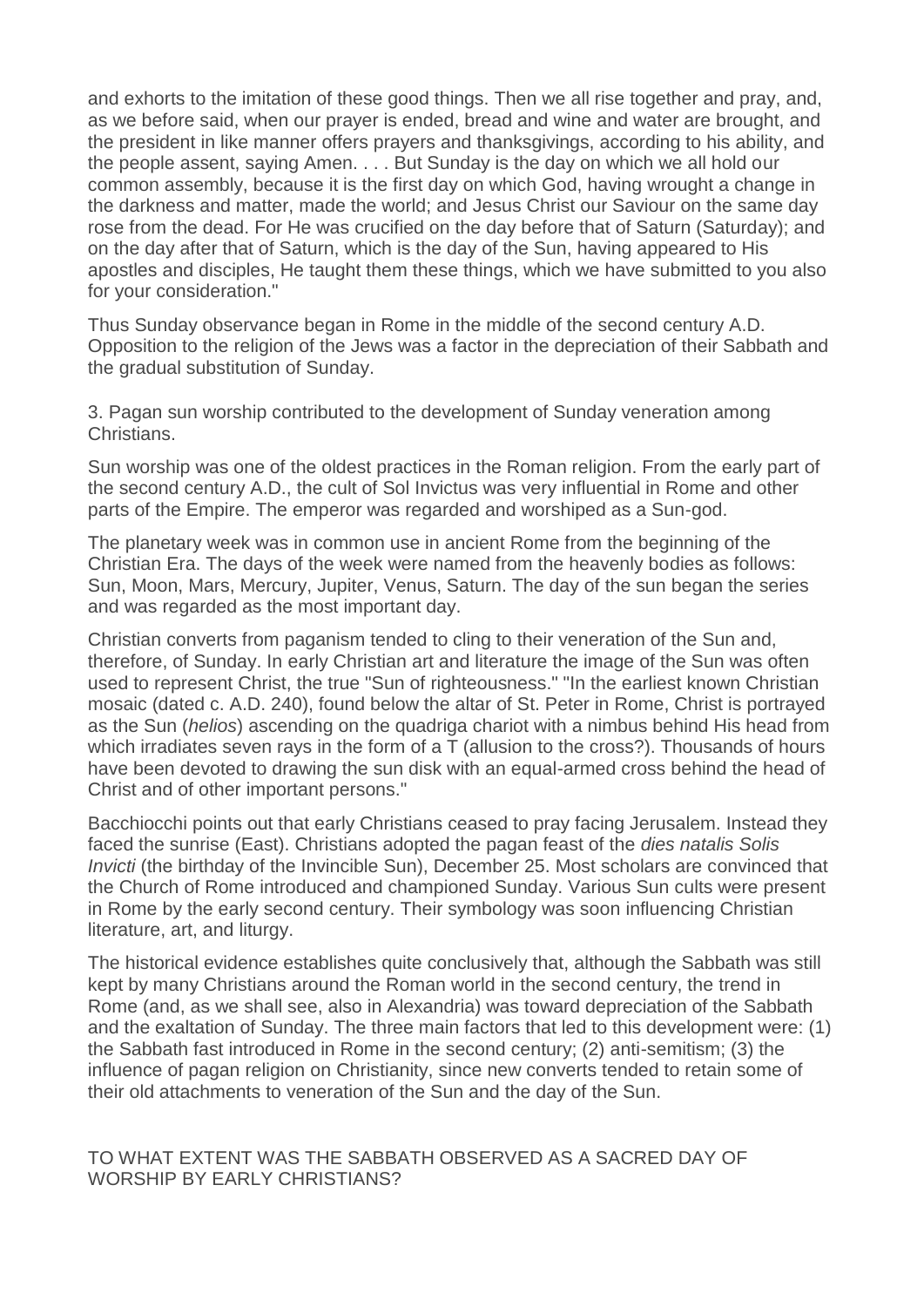Kenneth A. Strand provides very convincing historical evidence that, although in Rome and Alexandria the trend was to replace weekly Sabbath worship with Sunday worship services, elsewhere in the Roman Empire the Sabbath was observed along with Sunday until the fifth century.

Strand writes: "The situation in Rome and Alexandria, however, was not typical of the rest of early Christianity. In these two cities there was an evident early attempt by Christians to terminate observance of the seventh-day Sabbath, but elsewhere throughout the Christian world Sunday observance simply arose *alongside* observance of Saturday."

The evidence Strand presents is very impressive. Some of it is given here:

1. Two fifth-century church historians, Socrates Scholasticus and Sozomen:

"For although almost all churches throughout the world celebrate the sacred mysteries [the Lord's Supper] on the sabbath [Saturday] of every week, yet the Christians of Alexandria and at Rome, on account of some ancient tradition, have ceased to do this. The Egyptians in the neighborhood of Alexandria, and the inhabitants of Thebais, hold their religious assemblies on the sabbath, but do not participate of the mysteries in the manner usual among Christians in general: for after having eaten and satisfied themselves with food of all kinds, in the evening making their offerings they partake of the mysteries."

"The people of Constantinople, and almost everywhere, assemble together on the Sabbath, as well as on the first day of the week, which custom is never observed at Rome or at Alexandria. There are several cities and villages in Egypt where, contrary to the usage established elsewhere, the people meet together on Sabbath evenings, and, although they have dined previously, partake of the mysteries."

Strand comments: "Thus, even *as late as the fifth century* almost the entire Christian world observed *both Saturday and Sunday* for special religious services. Obviously, therefore, Sunday was not considered a substitute for the Sabbath."

2. In the late second or early third century, Origen, the famous Alexandrian Church Father wrote of the proper kind of Sabbath observance:

"Forsaking therefore the Judaic Sabbath observance, let us see what kind of Sabbath observance is expected of the Christian. On the Sabbath day, nothing of worldly activity should be done. If therefore desisting from all worldly works and doing nothing mundane but being free for spiritual works, you come to the church, listen to divine readings and discussions and think of heavenly things, give heed to the future life, keep before your eyes the coming judgment, disregard present and visible things in favor of the invisible and future, this is the observance of the Christian Sabbath."

3. The fourth-century compilation known as the Apostolic Constitutions, probably produced in Syria or elsewhere in the East, urged that both Sabbath and Sunday be observed.

"Have before thine eyes the fear of God, and always remember the ten commandments of God. . . . Thou shalt observe the Sabbath, on account of Him who ceased from His work of creation, but ceased not from His work of providence: it is a rest for meditation of the law, not for idleness of the hands."

"But keep the sabbath, and the Lord's day festival [Sunday]; because the former is the memorial of the creation, and the latter of the resurrection."

"Oh Lord Almighty, Thou hast created the world by Christ, and hast appointed the Sabbath in memory thereof, because that on that day Thou hast made us rest from our works, for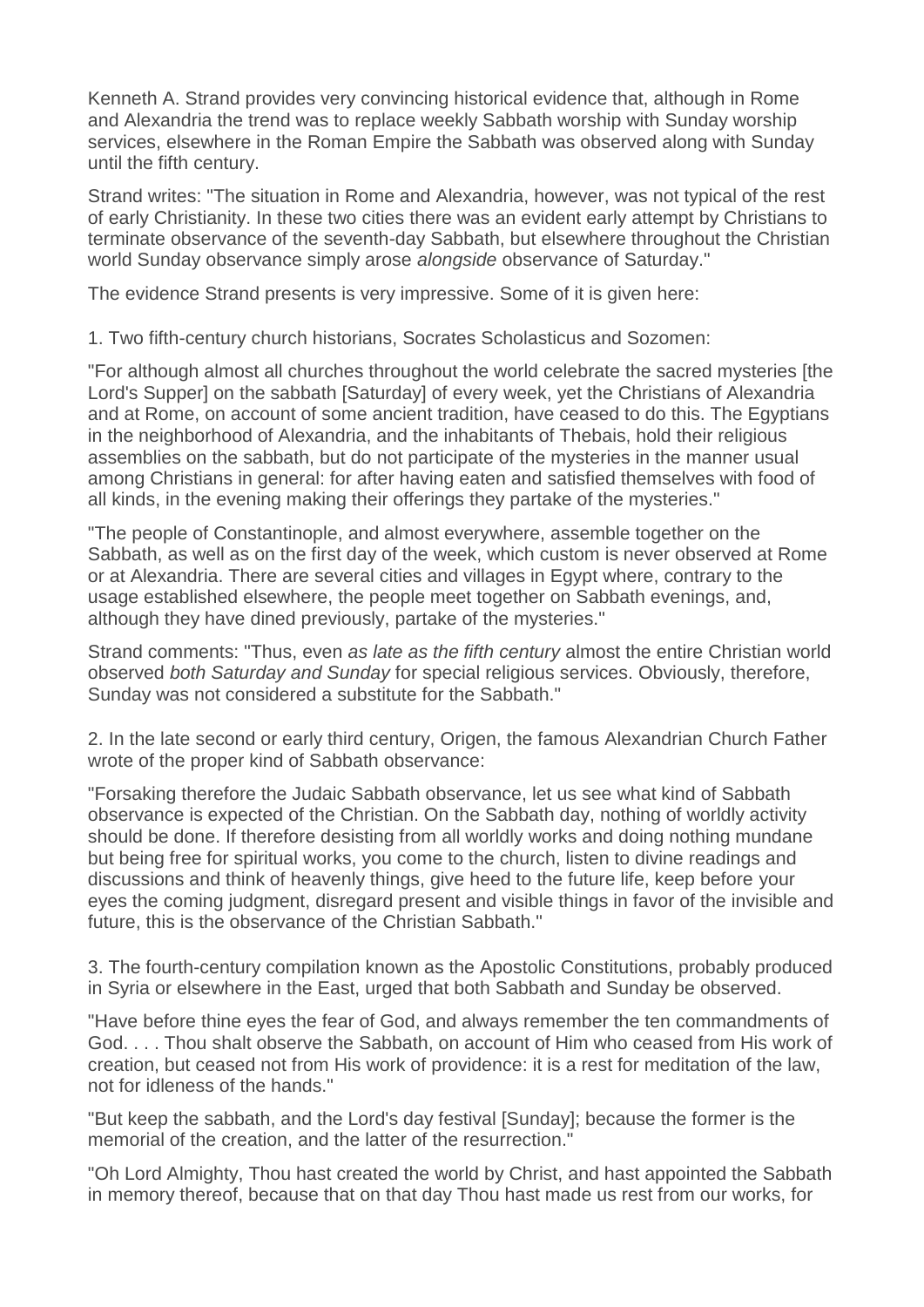the meditation upon Thy laws. . . . We solemnly assemble to celebrate the feast of the resurrection on the Lord's day, and rejoice on account of Him who has conquered death, and has brought life and immortality to light."

"Let the slaves work five days; but on the Sabbath-day and the Lord's day let them have leisure to go to church for instruction in piety. We have said that the Sabbath is on account of the creation, and the Lord's day of the resurrection."

#### 4. Gregory of Nyssa and Asterius of Amasea:

"Gregory of Nyssa in the late fourth century referred to the Sabbath and Sunday as 'sisters,' and about the same time Asterius of Amasea declared that it was beautiful for Christians that the 'team of these two days come together' -- 'the Sabbath and the Lord's Day.' According to Asterius, each week brought the people together on these days with priests to instruct them."

#### 5. John Cassian:

"In the fifth century John Cassian makes several references to church attendance on both Saturday and Sunday. In speaking of Egyptian monks, he states that 'except Vespers and Nocturns, there are no public services among them in the day except on Saturday and Sunday, when they meet together at the third hour [9:00 A.M.] for the purpose of Holy Communion."

The historical evidence establishes that the Sabbath was kept by most Christians until at least the fifth century. Although Sunday was observed along with the Sabbath as a day for worship services, in most areas of the Roman Empire it did not replace the Sabbath. The trend in Rome and Alexandria, however, was for Sunday to replace the Sabbath. As we shall discover, in later centuries Sunday was treated as a day of rest, and Sabbath observance, although not discontinued by all Christians, was neglected by most.

## IV. WHEN DID SUNDAY OBSERVANCE REPLACE SABBATH OBSERVANCE IN THE PRACTICE OF MOST CHRISTIANS?

Sunday gradually became a rest day. Although in the early Christian centuries Sunday worship services were held in Rome and Alexandria, and increasingly in other places, Sunday was not regarded as a day of rest required by the fourth commandment. The development toward regarding Sunday as the complete substitute for the seventh-day Sabbath was a gradual process from the fourth to the twelfth century.

## 1. Constantine made Sunday a civil rest day.

His famous Sunday law of March 7, 321 reads as follows: "On the venerable Day of the Sun let the magistrates and people residing in cities rest, and let all workshops be closed. In the country, however, persons engaged in agriculture may freely and lawfully continue their pursuits; because it often happens that another day is not so suitable for grain-sowing or for vine-planting; lest by neglecting the proper moment for such operations the bounty of heaven should be lost."

Kenneth Strand comments: "This was the first in a series of steps taken by Constantine and by later Roman emperors in regulating Sunday observance. It is obvious that this first Sunday law was not particularly Christian in orientation. We may note, for instance, the pagan designation 'venerable Day of the Sun.' Also, it is evident that Constantine did not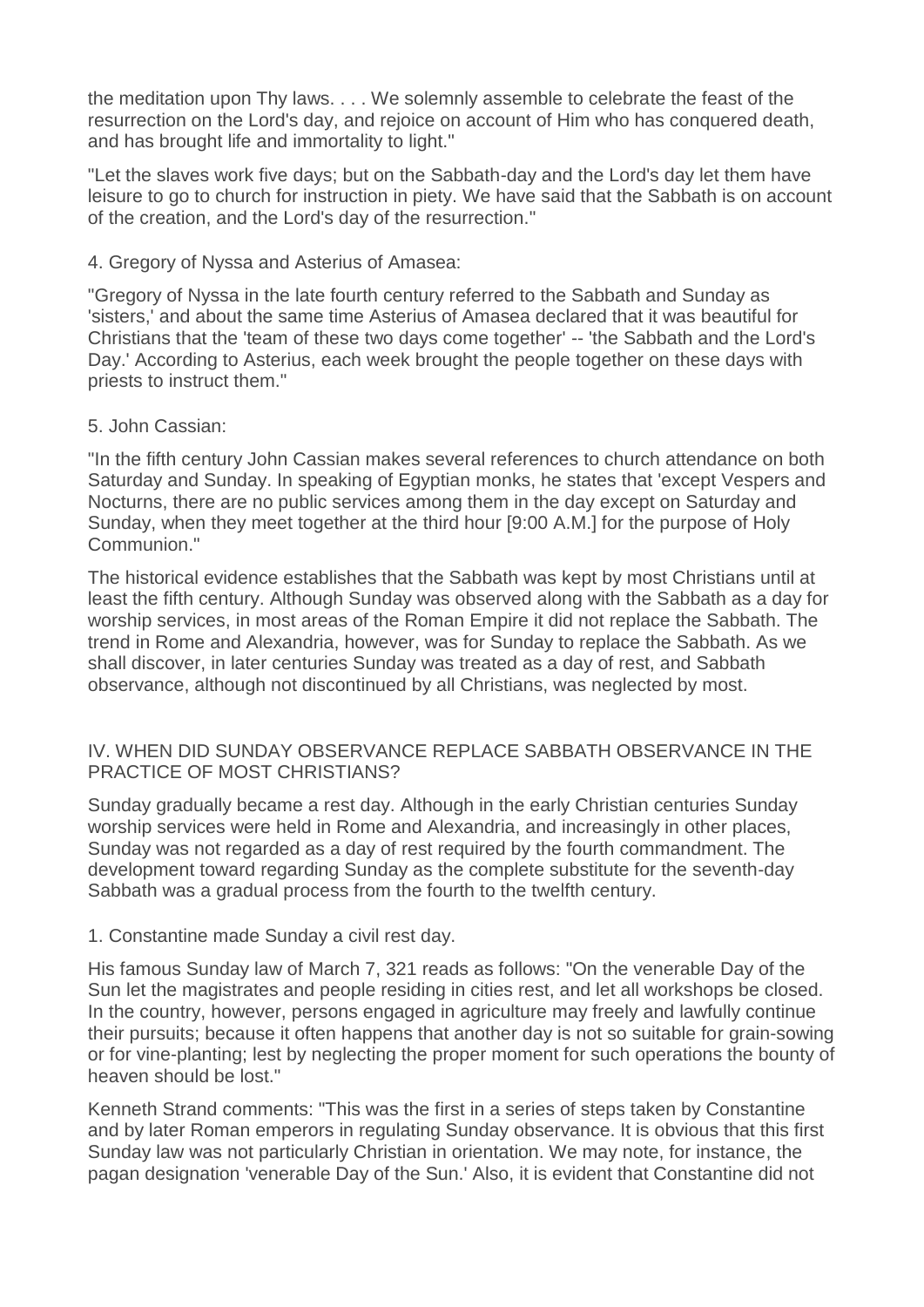base his Sunday regulations on the Decalogue, for he exempted agricultural work--a type of work strictly prohibited in the Sabbath commandment in Exodus 20:8-11."

# 2. Theodosius I and Gratian Valentinian

in A.D. 386 ruled that legal cases should not be heard on Sunday and that there should be no public or private payment of debt. Laws also forbad Sunday circus, theater, and horse racing.

## 3. Ephraem Syrus

(c. A.D. 306-373) wrote that the law requires rest for servants and animals on Sunday. The law is a reference to the Old Testament Sabbath commandment (Exod. 20:8- 11). $(37)$  Hence, by the second half of the fourth century some Christians were treating Sunday as a rest day in place of the seventh-day Sabbath, and they were justifying their practice by appealing to the fourth commandment.

## 4. The Council of Laodicea about A.D. 364

The council showed respect for the Sabbath as well as Sunday, but Canon 29 stipulated: "Christians shall not Judaize and be idle on Saturday but shall work on that day; but the Lord's day they shall especially honour, and, as being Christians, shall, if possible, do no work on that day. If, however, they are found Judaizing, they shall be shut out from Christ."

While such fourth-century documents as the *Apostolic Constitutions* were urging that both Sabbath and Sunday be observed, the Council of Laodicea and certain influential church leaders were attempting to substitute Sunday for the Sabbath as the day of rest.

5. In medieval times the Sunday "Sabbath" displaced the Saturday Sabbath throughout Europe.

i. Pope Gregory (Pope from A.D. 590-604) demanded that all secular activities should cease on Sunday so that the people could devote their time to prayer.

ii. The Arian rulers must have accepted Sunday as a day of rest and worship, for the Visigoths were defeated by the Romans in A.D. 543 because they refused to fight on Sunday.

iii. Pepin III, known as "the Short" (714-68), the Frankish king, Charlemagne (c. 742-814), the first Emperor (from 800) of the 'Holy Roman Empire,' and their successors attempted to enforce rest on Sunday.

iv. "By the twelfth century, Sunday had become quite fully the church substitute for the seventh day. The rest began at sunset and lasted until the next sunset. All secular work was strictly prohibited under stern ecclesiastical and civil penalties, for nothing except very stringent necessity was allowed to interfere with church attendance (though dispensations could be granted by ecclesiastical authority). This concept of Sundaykeeping was spelled out clearly by the great decretalists. In his collection of 1234, Gregory IX, for instance, collated a decree from the Synod of Mayence from the early part of the ninth century and a letter from Pope Alexander III to the Archbishop of Trondheim in Norway teaching how Sunday must be kept. Although those were local documents, they acquired a much greater authority when they were included in a major canonic collection."

6. One notable exception to the above trend was the Christian Church of Ethiopia